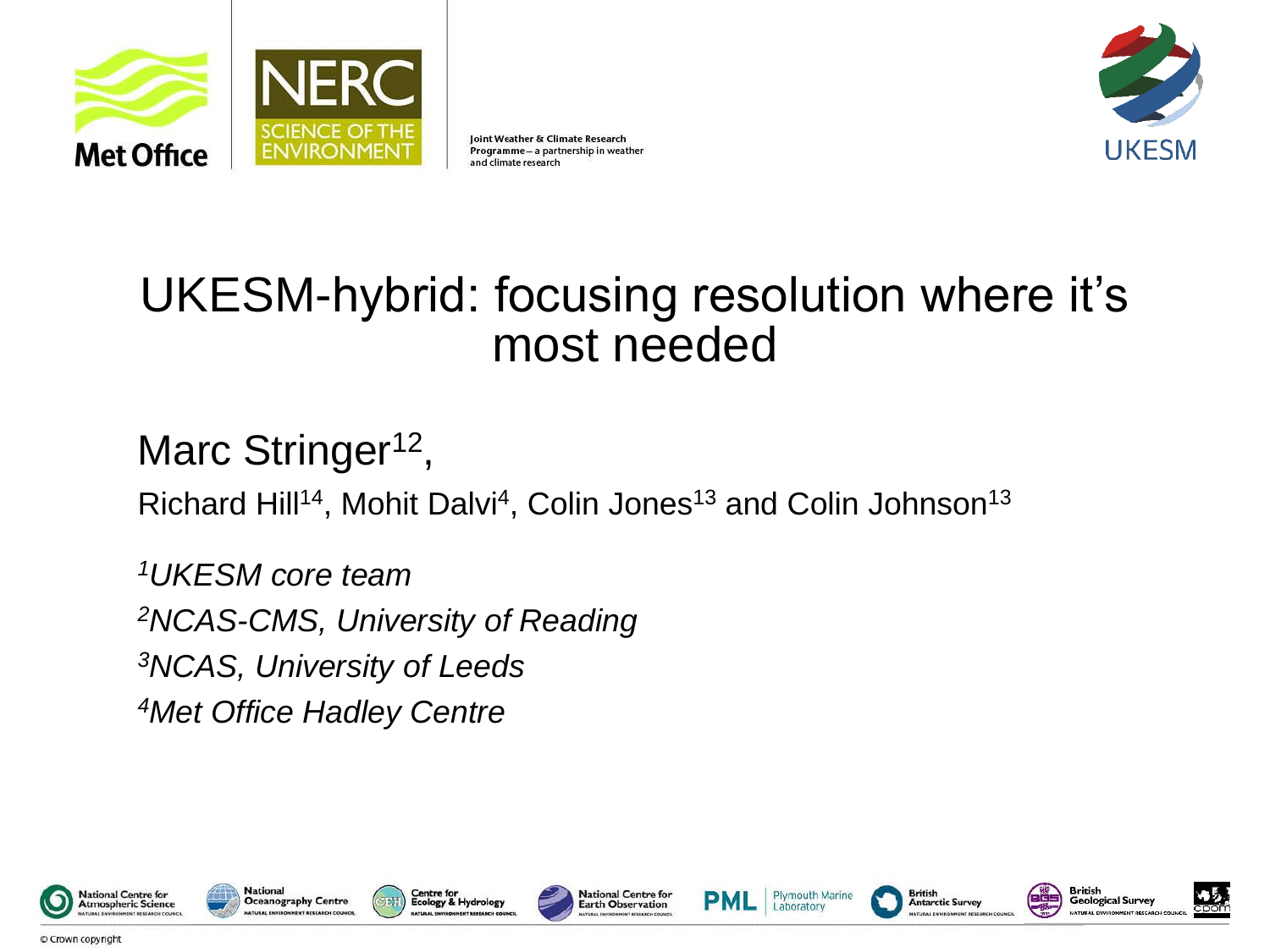## Which atmospheric sciences benefit most from high resolution?





#### Core Dynamics (Jung et al, 2012)





© Copyright EUMETSAT 2013

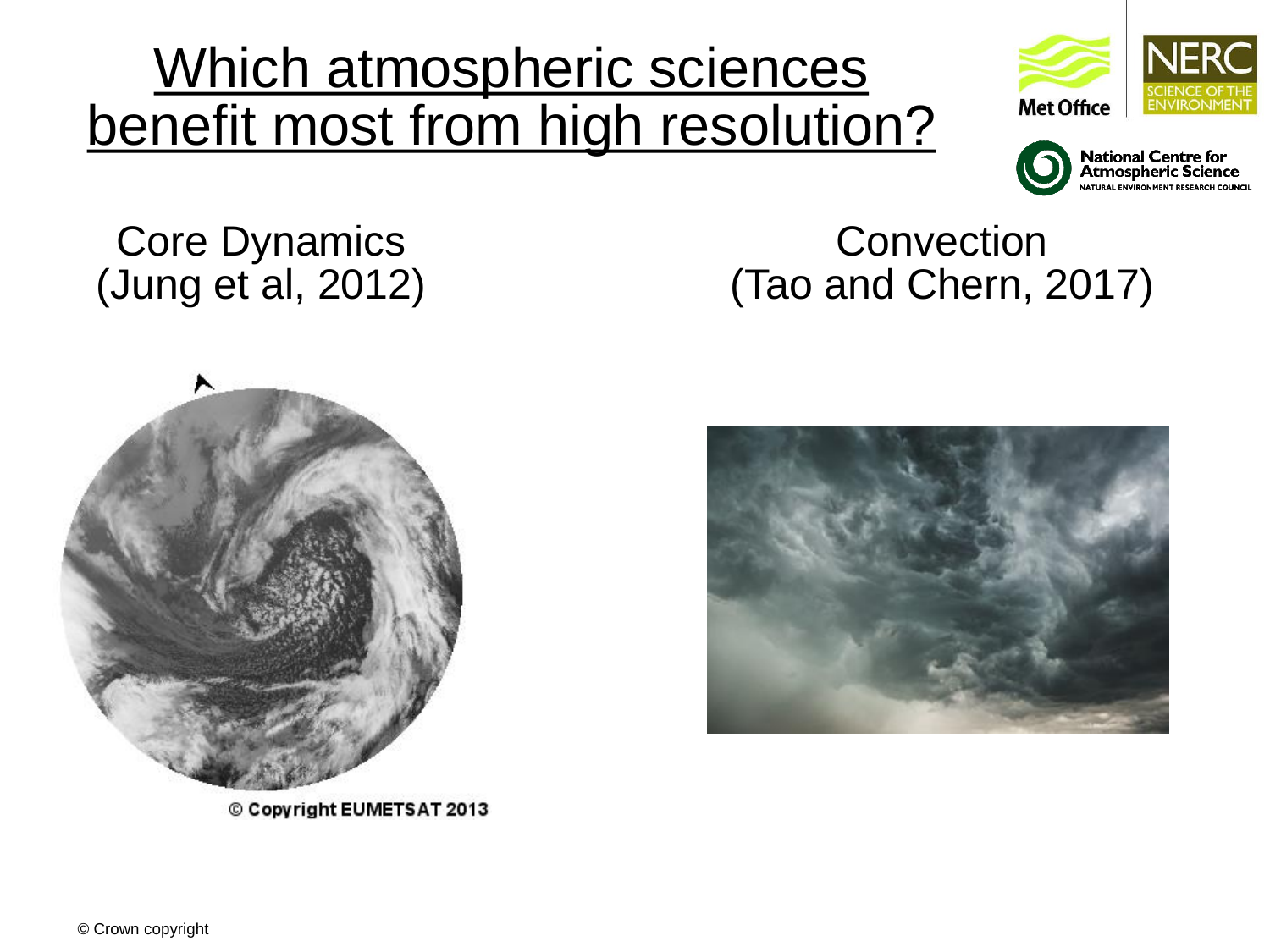## Which sciences have the greatest share of the computation?





#### 2/3<sup>rd</sup> of total computation is required for Aerosol and Chemistry (4 years ago it was 4/5th of the computation).

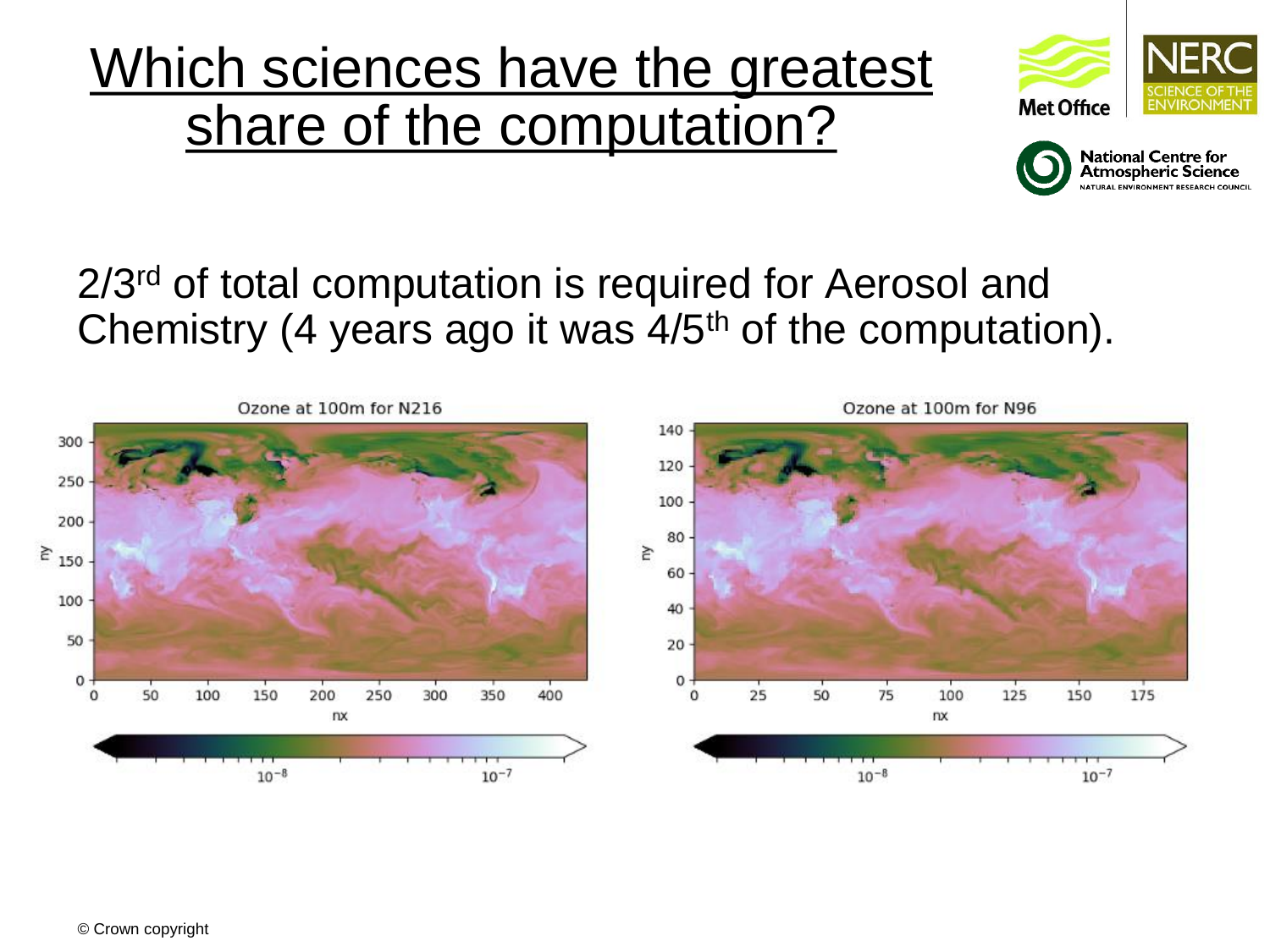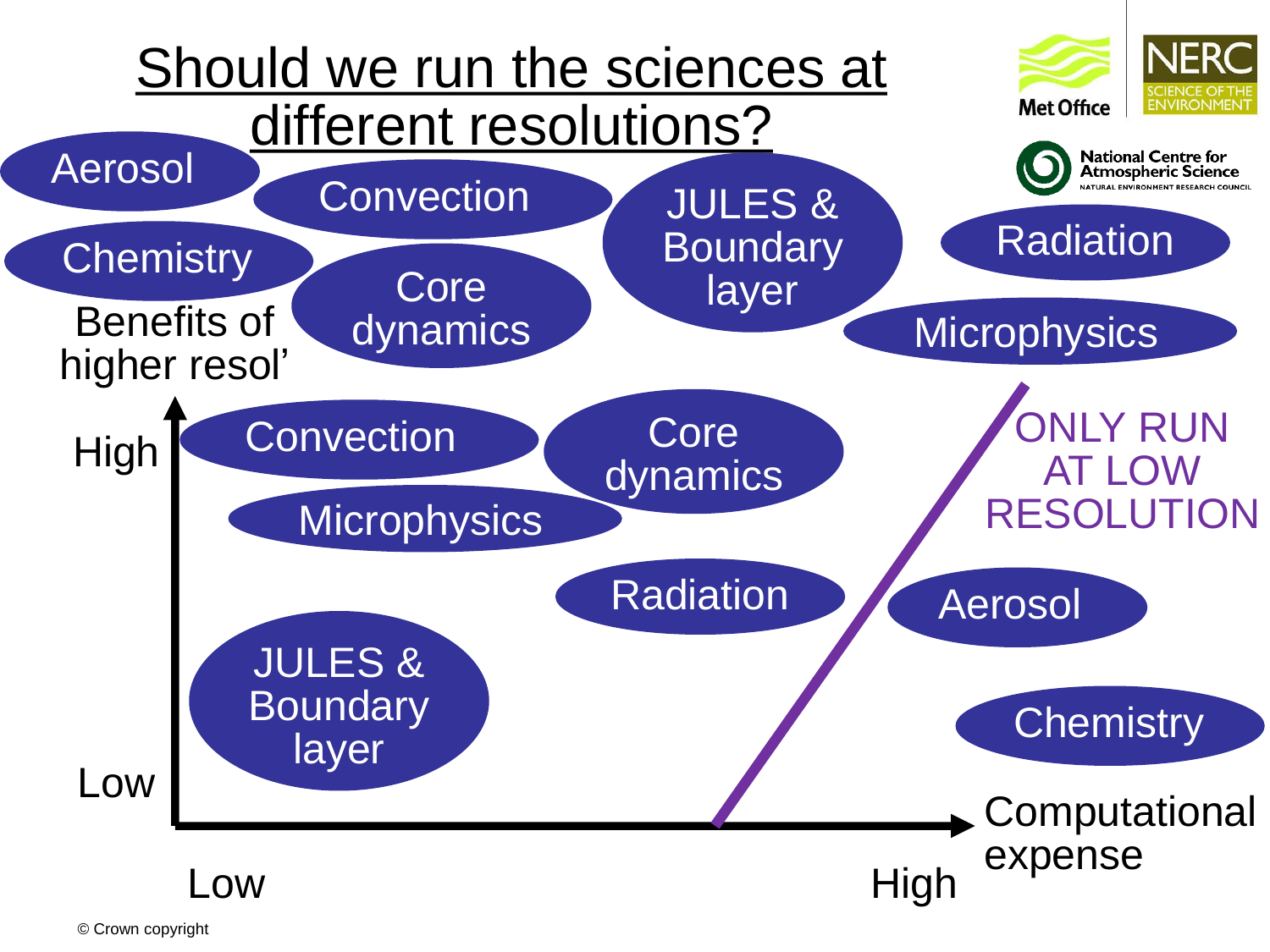## UKESM N96 ORCA1





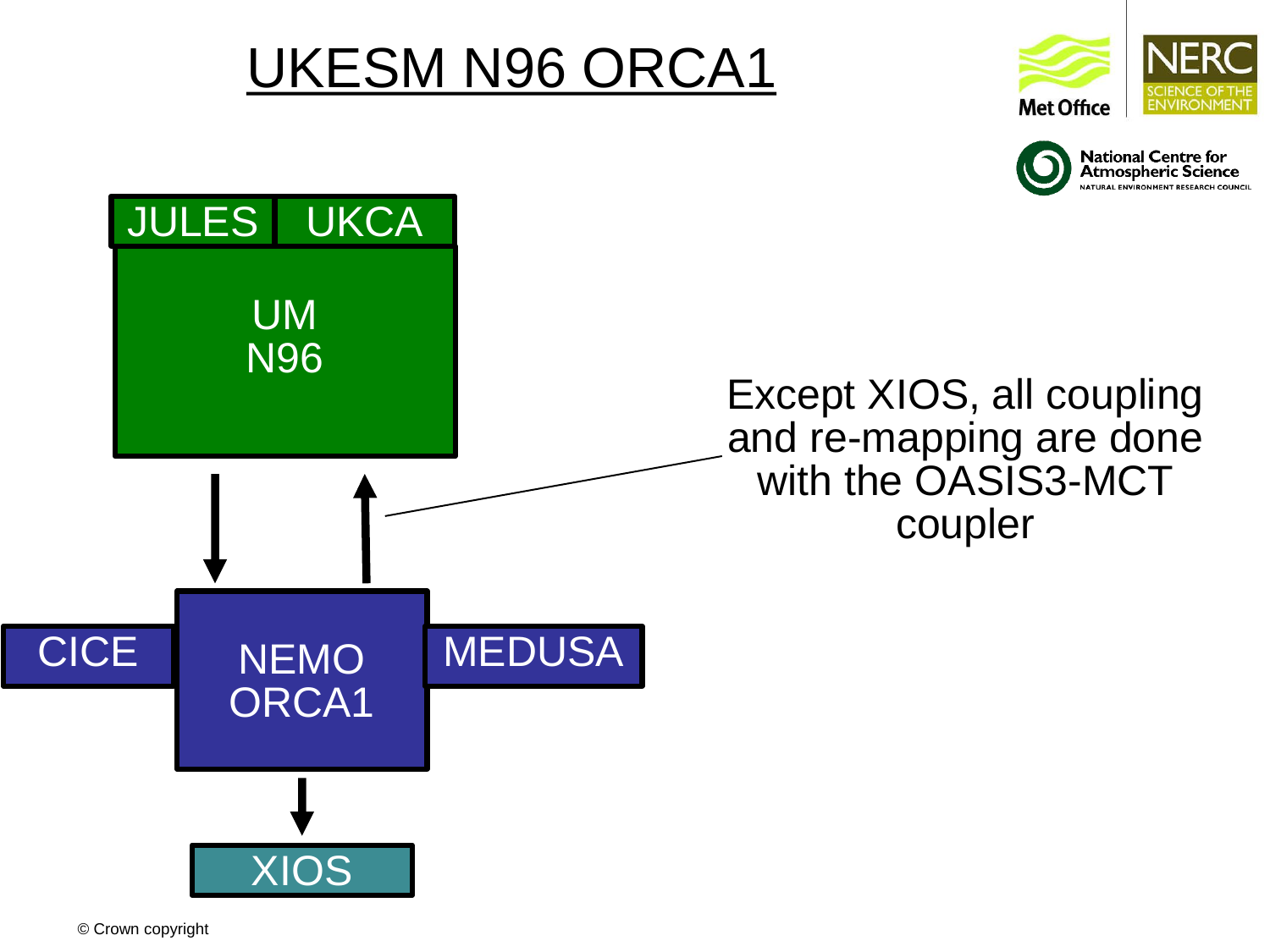## We tried just reducing the resolution of UKCA







Problems

- Coupling ~200 3D fields
- How do you degrade integer and logical fields?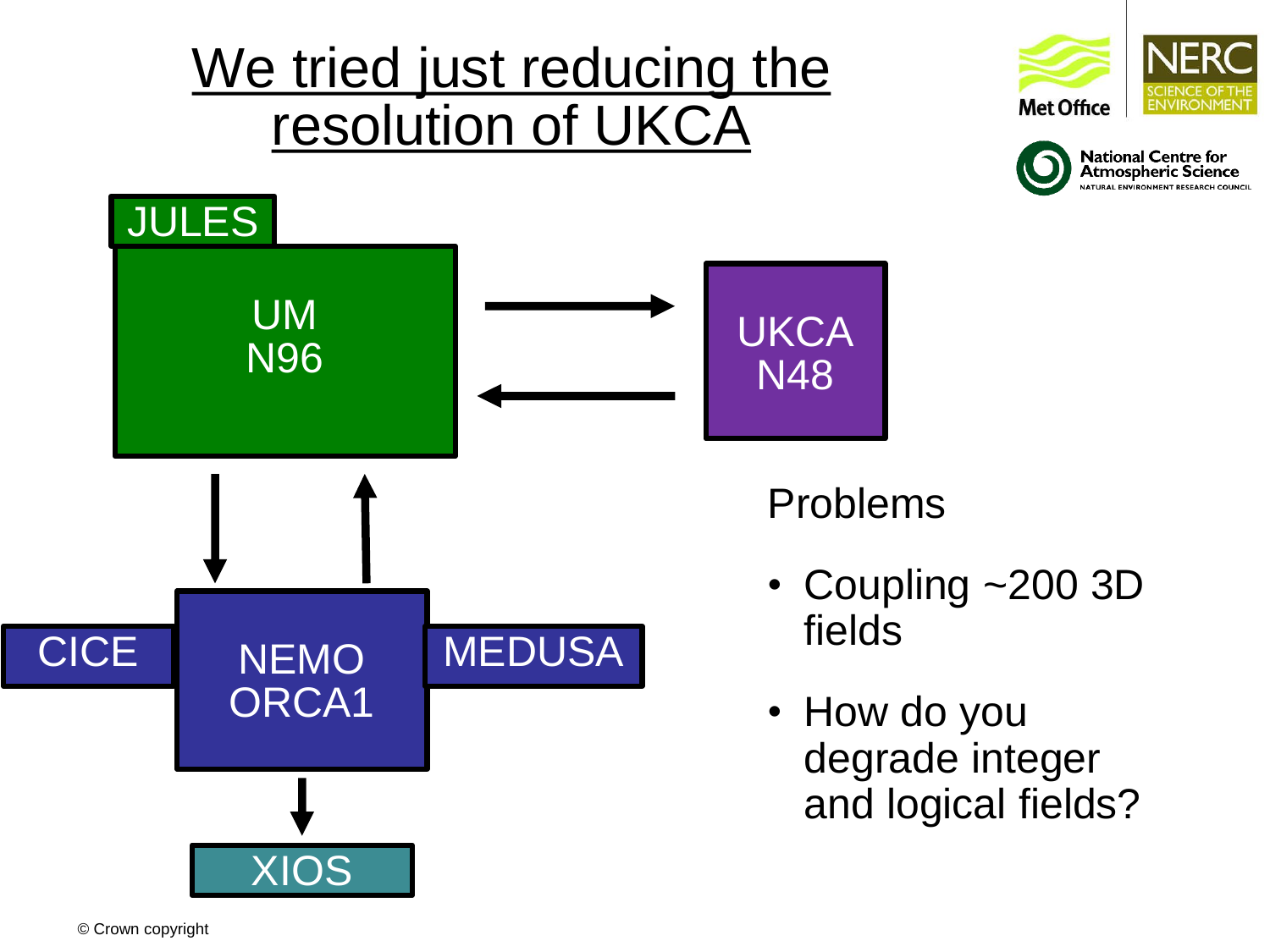# UKESM-hybrid N96 N48 ORCA1



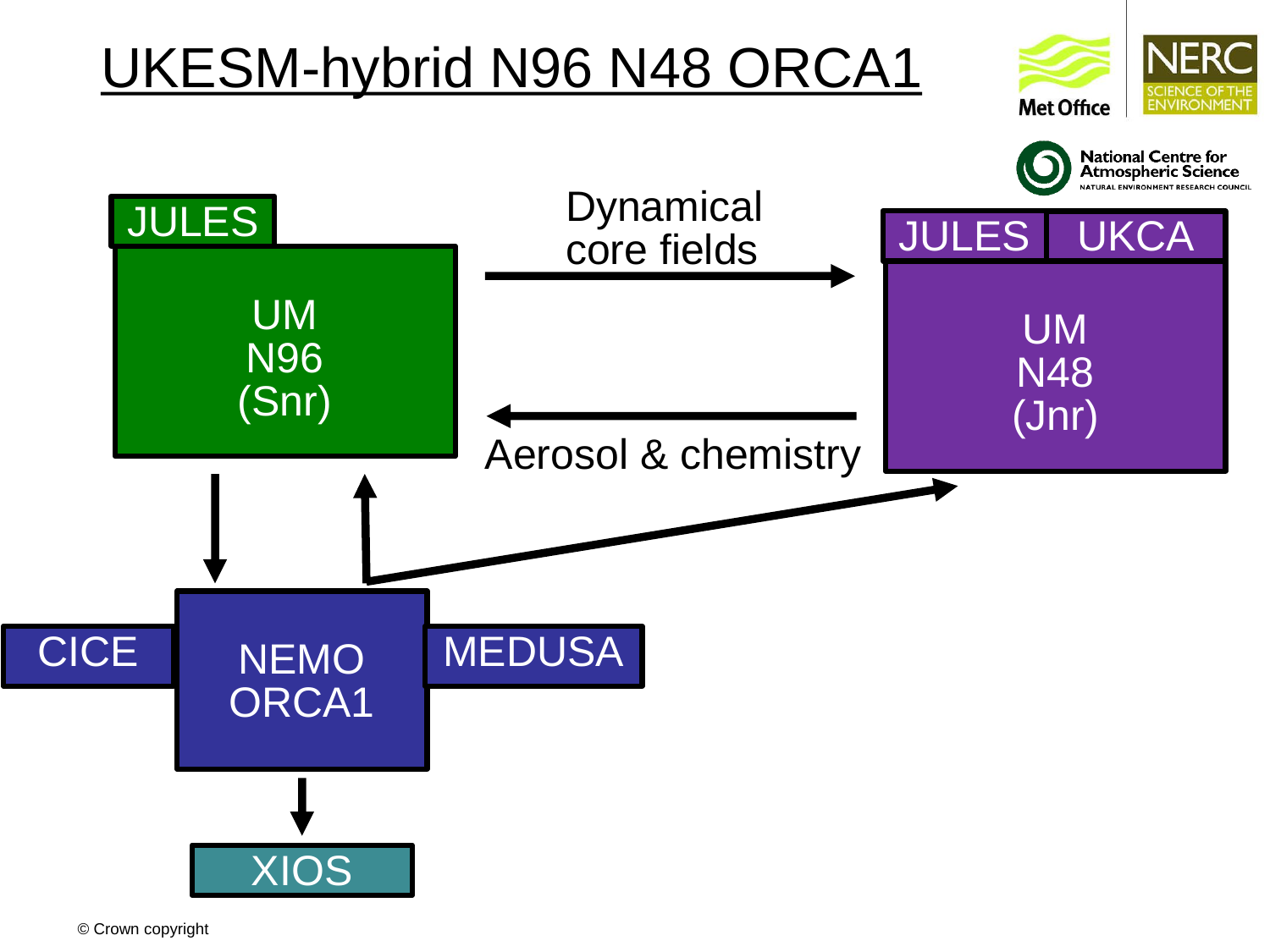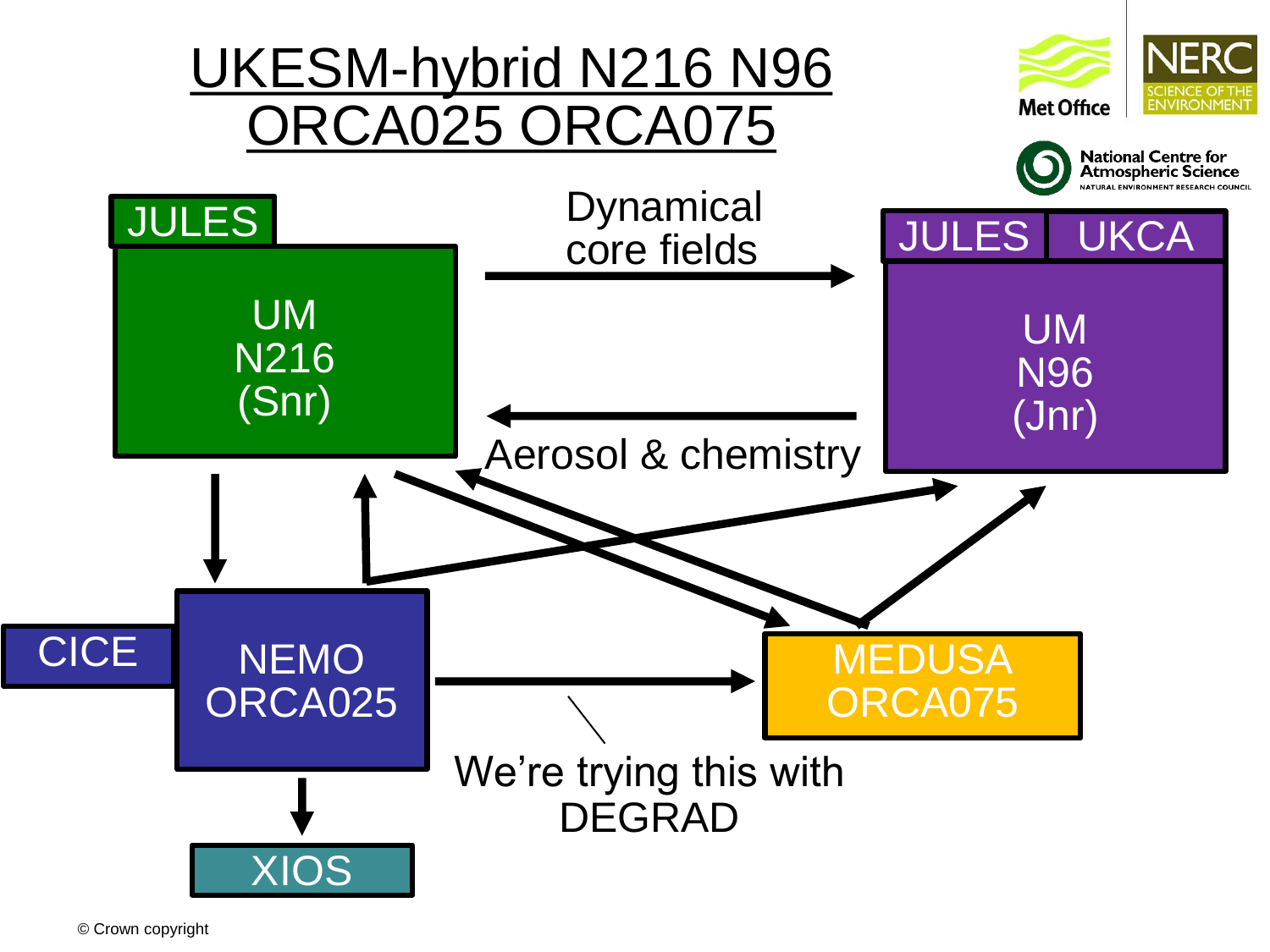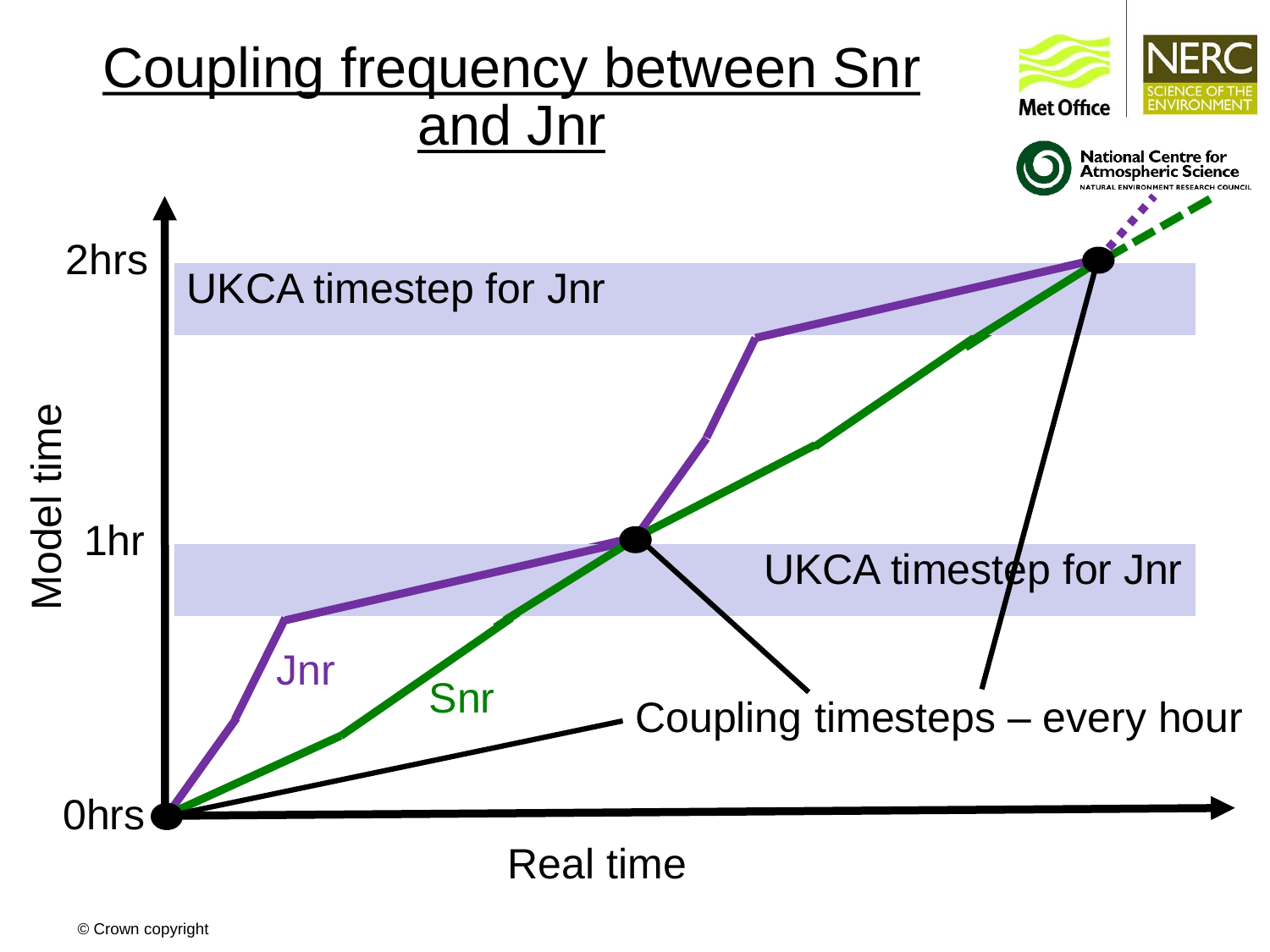## Locking the physical atmosphere of Jnr to that of Snr





Which dynamical core fields from Snr should overwrite those over Jnr?

- Definitely: U, V and  $\theta_{\text{vol}}$
- Maybe: moisture fields, W, Dη/Dt and π.
- Definitely not:  $p_d$  (ruins mass conservation in Jnr)

Which JULES fields?

• Probably: soil moisture and temperature

How we're measuring success of locking?

- Trying to minimise drift of all dynamical core fields
- Minimise energy errors in Jnr's atmosphere
- Using the standard evaluation tools, e.g. valnote

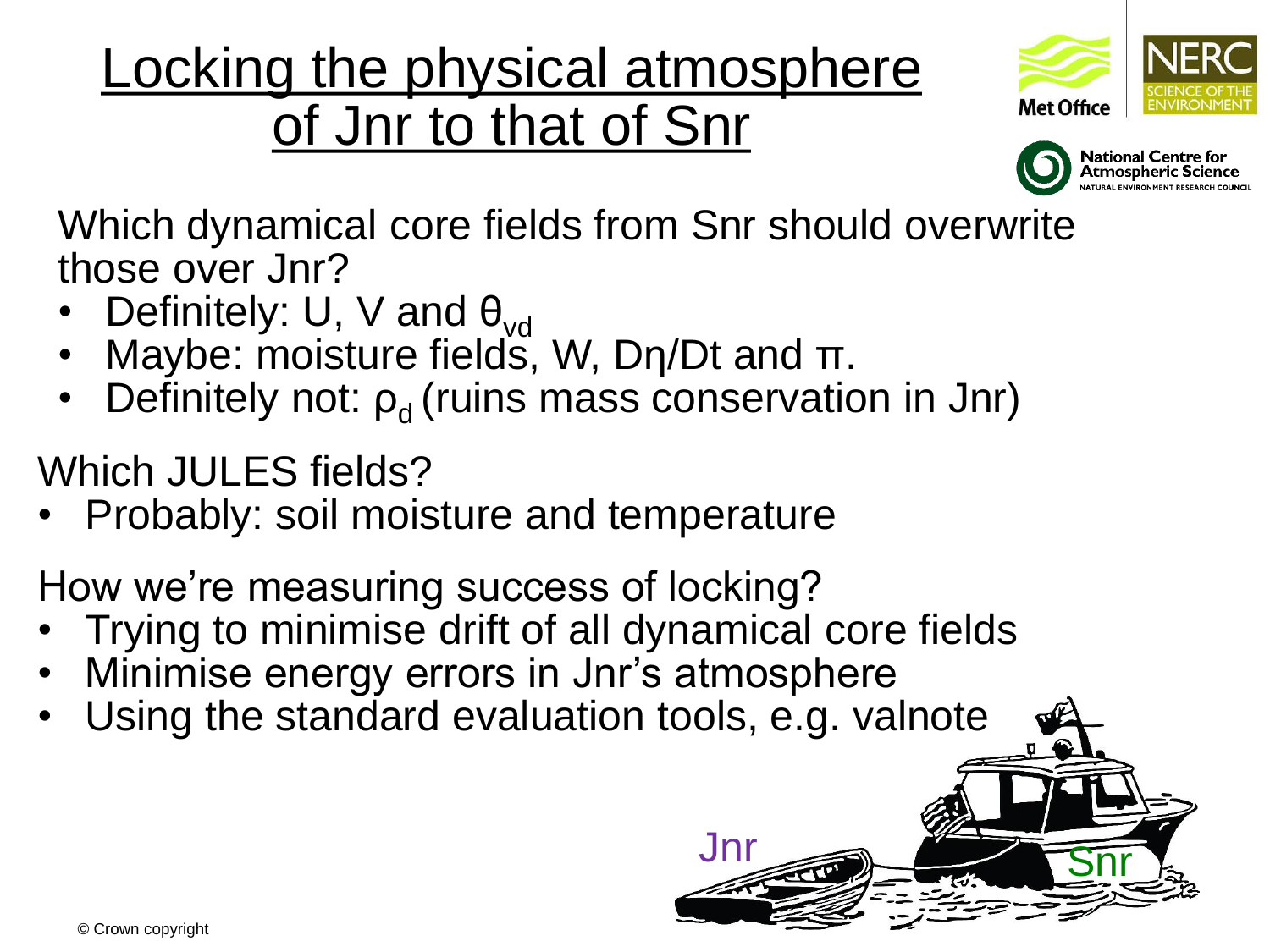## The feedbacks from Jnr to Snr





Fields passed from Jnr to Snr are remapped to the higher resolution with the OASIS3-coupler, they will be a slightly smudged version of the lower resolution field.

These 49\*3D fields are

- 44 GLOMAP-mode fields for RADAER (optical properties for radiation)
- $O_3$ , N<sub>2</sub>O & CH<sub>4</sub> to calculate gas mixing ratios for radiation
- Total number of activated aerosol particles (for calculating cloud droplet number concentration)
- Δq (UKCA has a feedback on the moisture)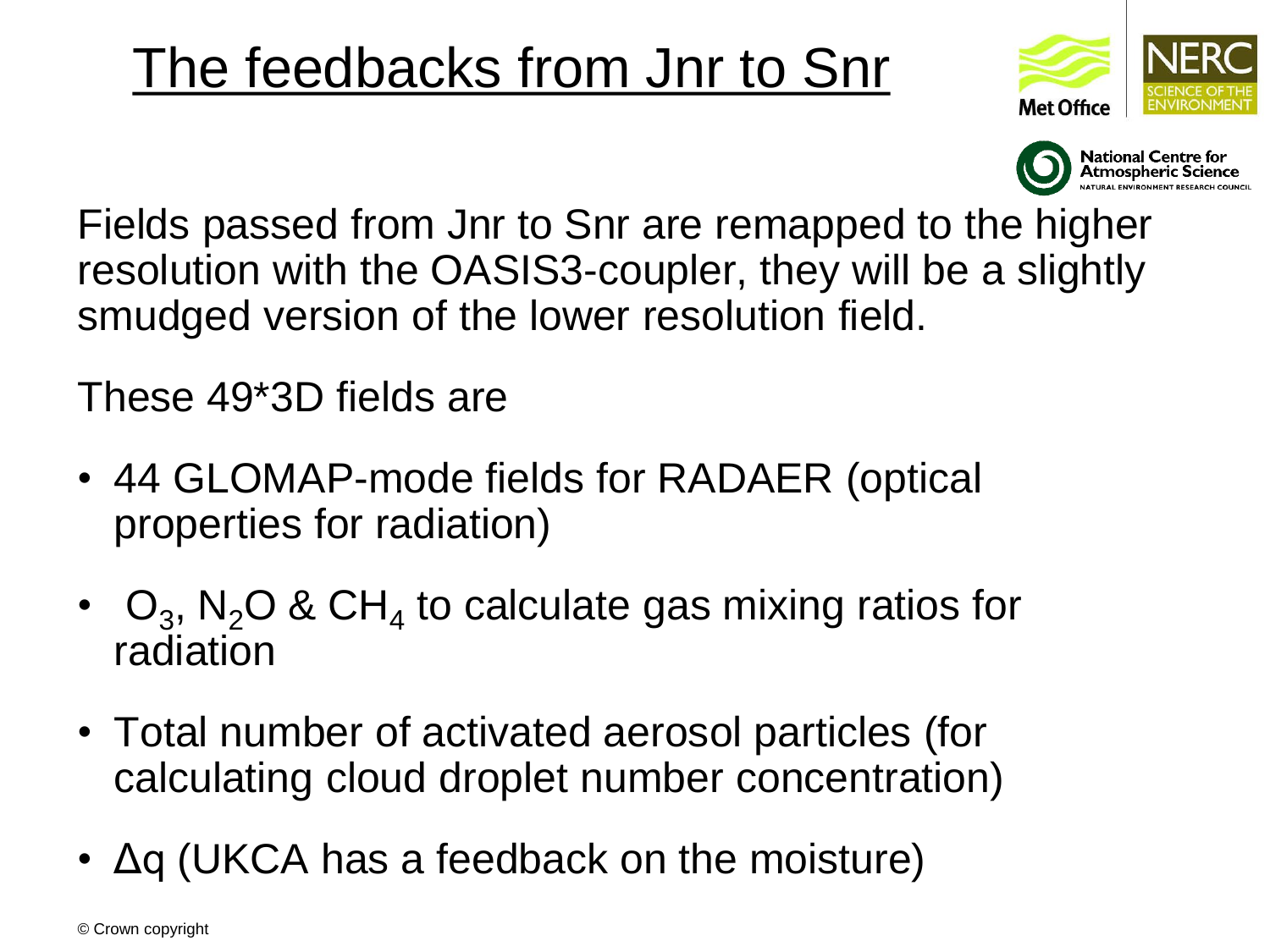## Comparing UKESM AMIP N216 vs UKESM-hybrid AMIP N216 N96 vs UKESM AMIP N96





Absolute annual mean TOA Outgoing Longwave Radiation (left column) and bias in TOA OLR against CERES observations (right column).

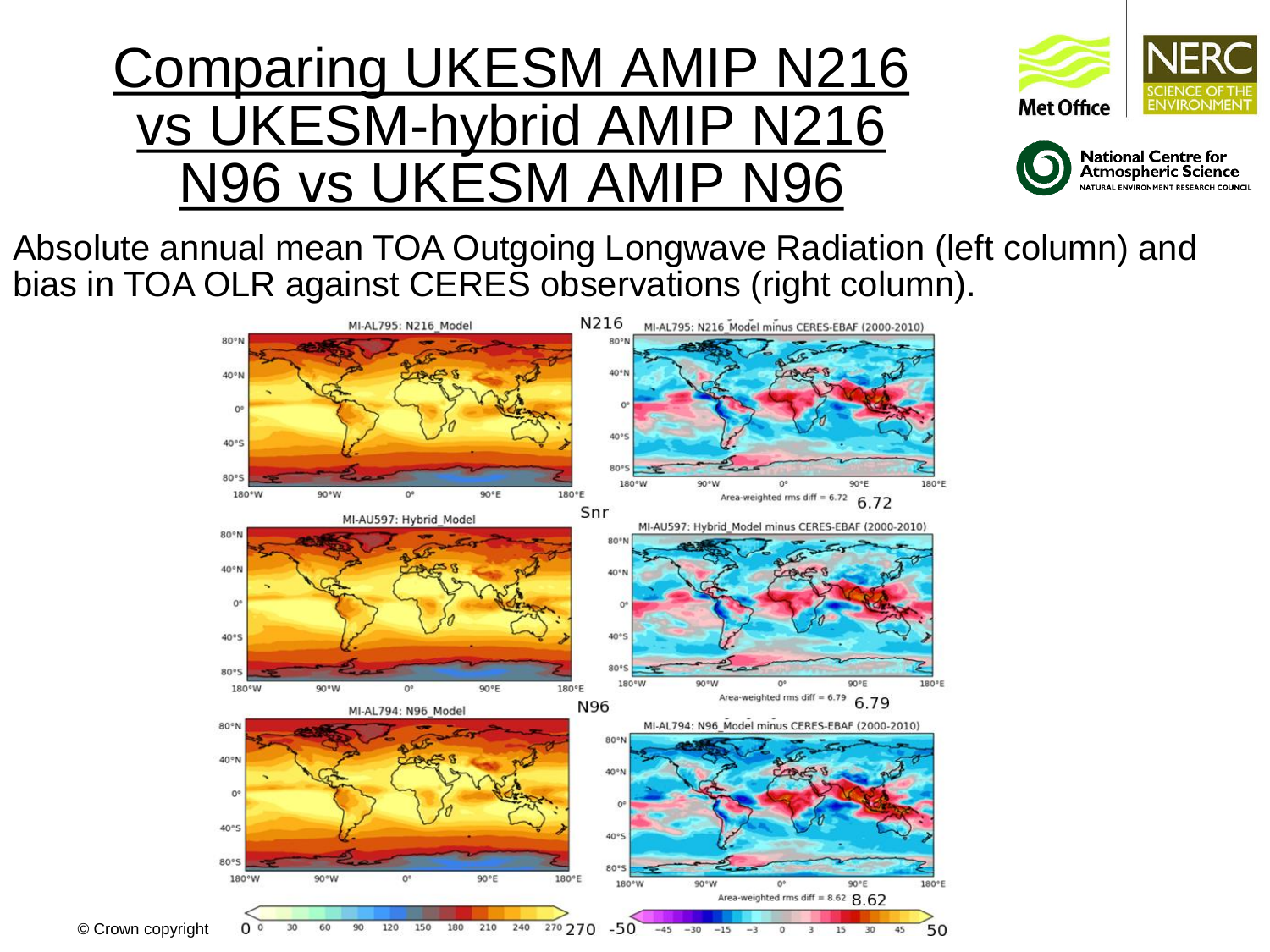# Speed of UKESM-hybrid



**National Centre for<br>Atmospheric Science** 

### UKESM vs UKESM-hybrid with the same nodes

| <b>Configuration</b>                        | <b>Nodes</b>                              | <b>Speed (model</b><br>years/day) | % faster |
|---------------------------------------------|-------------------------------------------|-----------------------------------|----------|
| <b>UKESM AMIP N96</b>                       | 20                                        | 2.24                              |          |
| <b>UKESM-hybrid</b><br><b>AMIP N96 N48</b>  | 20 (10 for Snr; 10 for<br>Jnr)            | 3.73                              | 67%      |
| <b>UKESM N96</b><br>ORCA1                   | 25 (20 for Atm; 5 for<br>Ocn)             | 2.14                              |          |
| <b>UKESM-hybrid N96</b><br>N48 ORCA1        | 25 (10 for Snr; 10 for<br>Jnr; 5 for Ocn) | 3.48                              | 63%      |
| <b>UKESM AMIP N216</b>                      | 60                                        | 1.10                              |          |
| <b>UKESM-hybrid</b><br><b>AMIP N216 N96</b> | 60 (36 for Snr; 24 for<br>Jnr)            | 1.82                              | 65%      |

### For the same resources, hybrid model is about 65% faster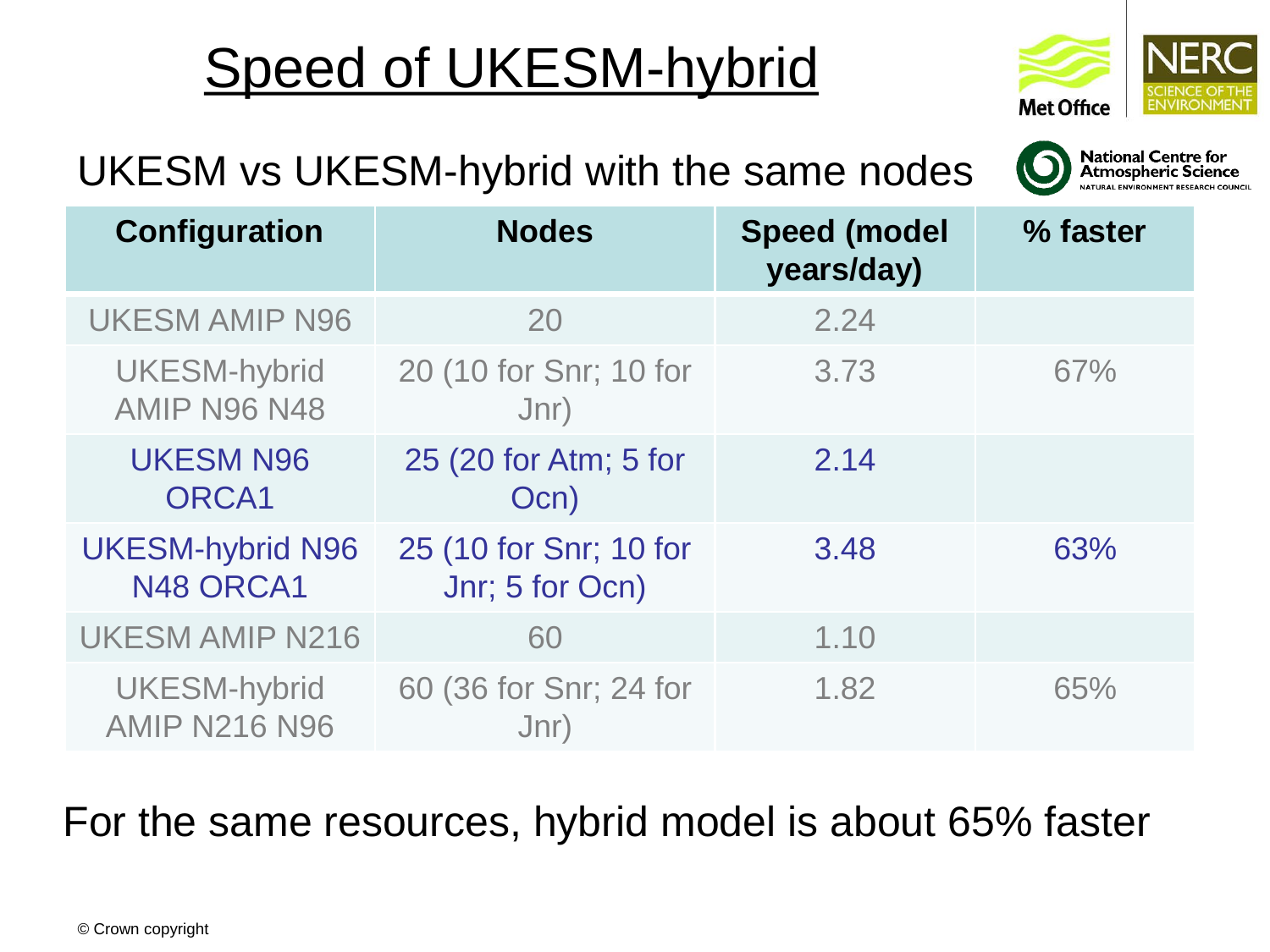# Speed of UKESM-hybrid II





### Top speeds on two OpenMP threads

| <b>Configuration</b>                            | <b>Nodes</b>                                | <b>Speed (model)</b><br>years/day) | % faster |
|-------------------------------------------------|---------------------------------------------|------------------------------------|----------|
| <b>UKESM AMIP N216</b>                          | 242                                         | 2.16                               |          |
| UKESM-hybrid AMIP<br><b>N216 N96</b>            | 207 (130 for Snr; 77<br>for Jnr)            | 3.72                               | 72%      |
| <b>UKESM N216</b><br>ORCA025*                   | 191 (160 for Atm;<br>31 for Ocn)            | 1.67                               |          |
| <b>UKESM-hybrid N216</b><br><b>N96 ORCA025*</b> | 242 (98 for Snr; 77<br>for Jnr; 67 for Ocn) | 2.85                               | 71%      |

\*Run without MEDUSA, otherwise MEDUSA would limit speed

Top speed of hybrid model is about 71% faster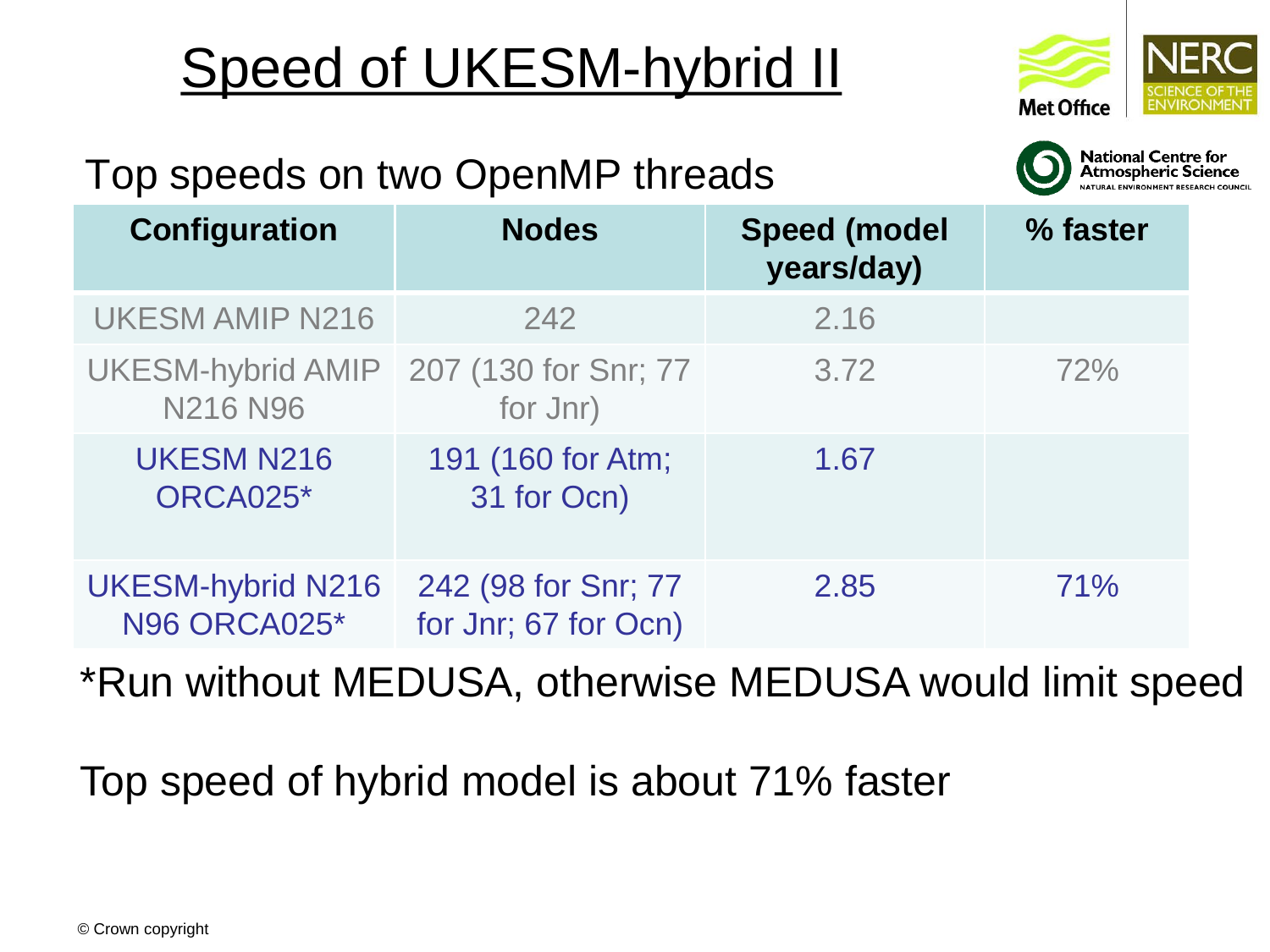## Options to improve speed of hybrid model

- Reduce the resolution of Jnr
- Move more science out of Snr, such as ❑RADAER (optical properties of radiation) ❑Radiation
- Reduce the domain of Snr







❑Reduce the computation in Stratosphere for Snr

 $\circ$  Radiation column needs thinking about (we could apply BC on radiation or just reduce the vertical levels in Snr's stratosphere)

❑Run Snr(s) as a limited area model (LAM)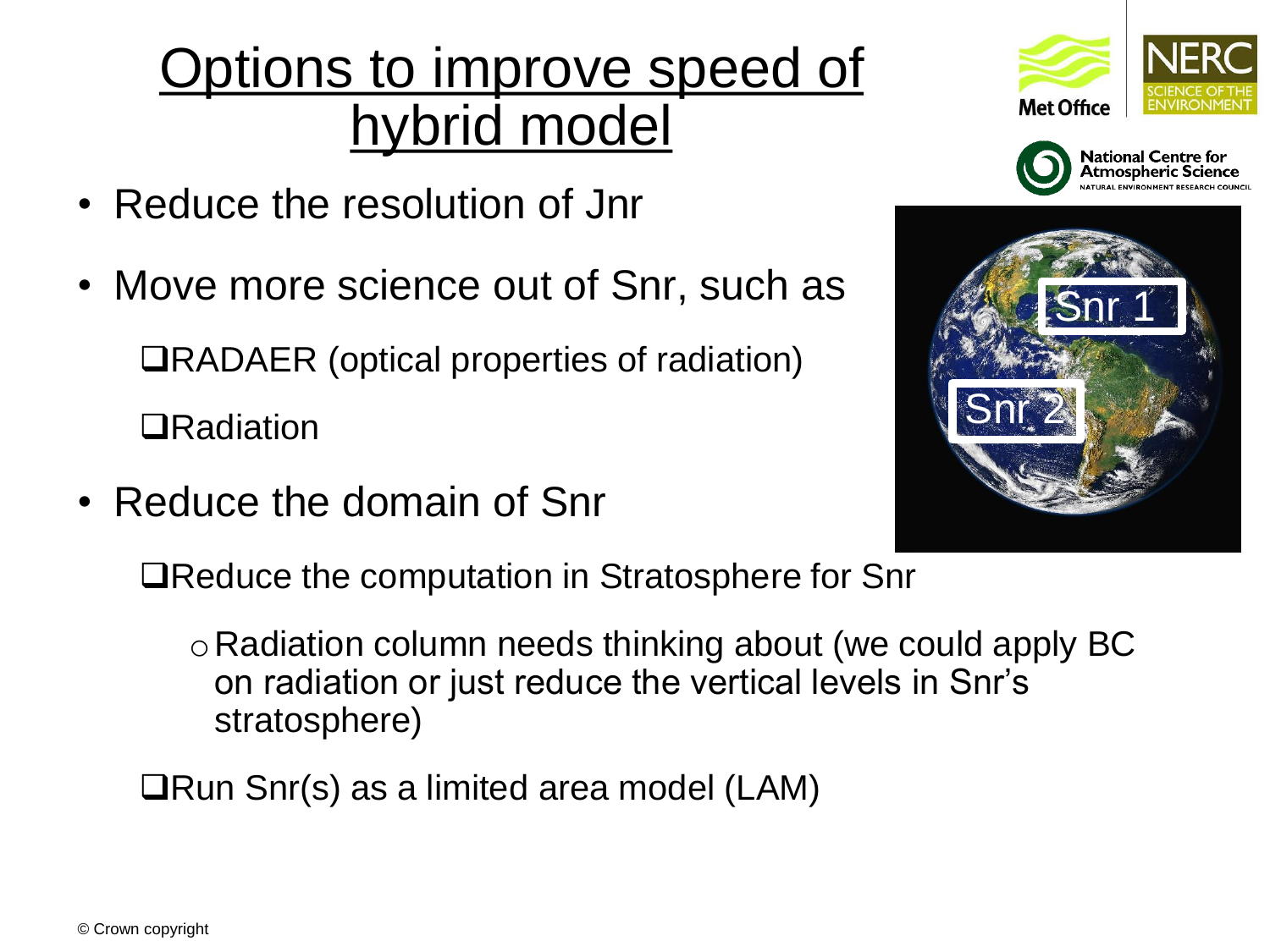## Next phase is developing UKESMhybrid N96 N48 ORCA1





Reasons

- N96 N48 ORCA1 is computationally cheap possible to run many long simulations
- It can be compared with UKESM (a model we know well)

What needs doing?

Finish developing UKESM N48 ORCA1

❑ It did have too much cloud and was too warm